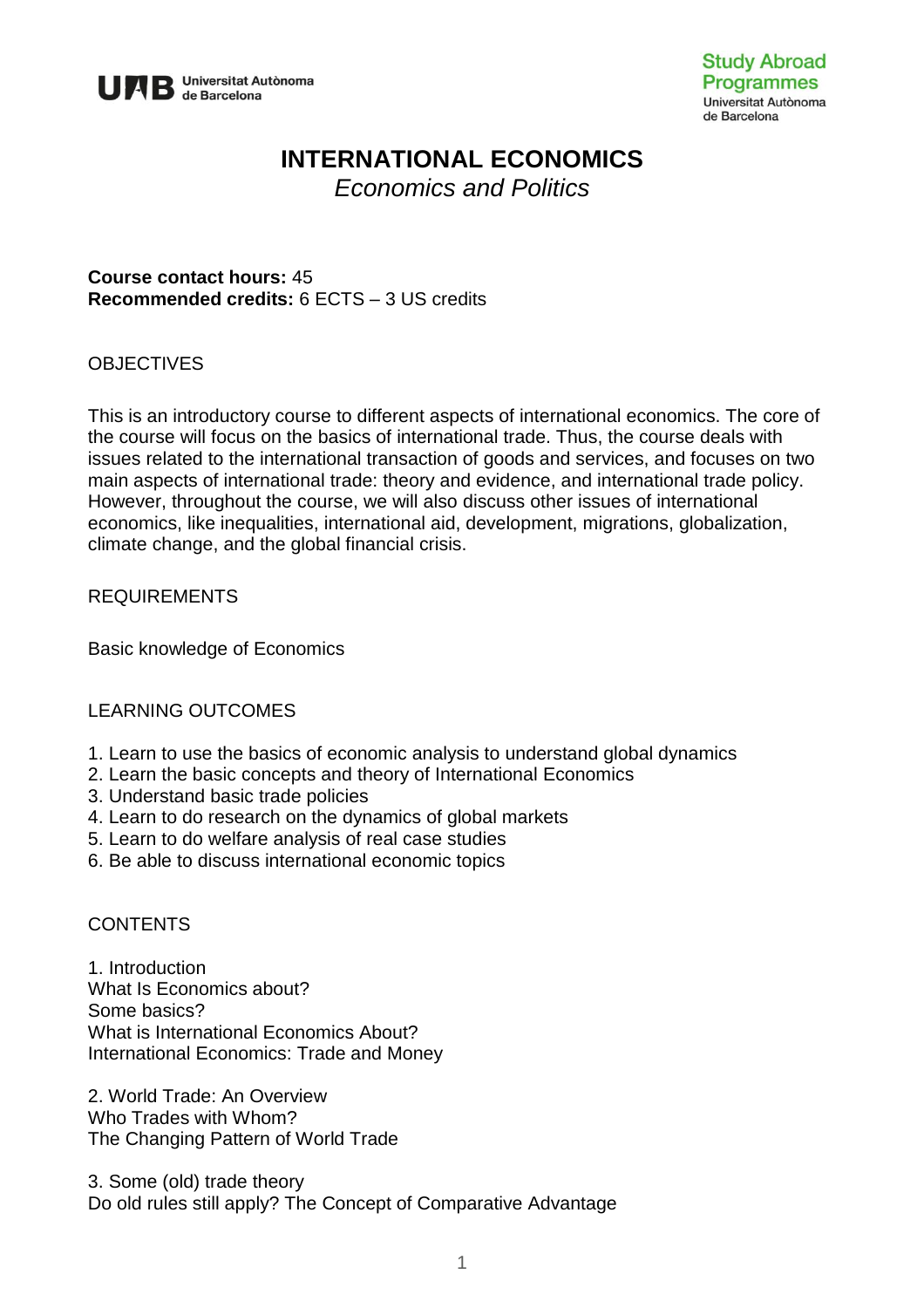

The Ricardian ideas The Ricardian Model Misconceptions about Comparative Advantage Trade and inequalities: a brief look at the HO Model

4. A look at modern theories Economies of Scale, Imperfect Competition and International Trade: An Overview Economic Geography and economic development

5. Trade policies Instruments of trade policy Basic Tariff Analysis: Costs and Benefits of a Tariff Trade and development Trade Policy in Developing Countries

6. International Labor mobility A very simple model Migrations in the past and migrations today Migrations and their effects

7. The (overall) effects of trade: Case studies Presentations by students

8. The challenges of humanity The risks of exponential growth Underdevelopment, poverty and inequality The return of nationalism and fundamentalist thinking An ecological crisis

# TEACHING METHODOLOGY

The course combines theory, exercises, readings and debates in class. In this line, both individual and group work is expected, both in class and at home. Consequently, the responsibility lies in both the teacher and the students. Students are expected to attend all classes, participate responsibly in class discussions, and complete all class assignments. Students are also expected to use the material provided and use the textbooks to reinforce what is taught in class.

#### ASSESSMENT CRITERIA

A Midterm exam (30% of total grade) A Final Exam (30%) Course work, including project and presentation (40%)